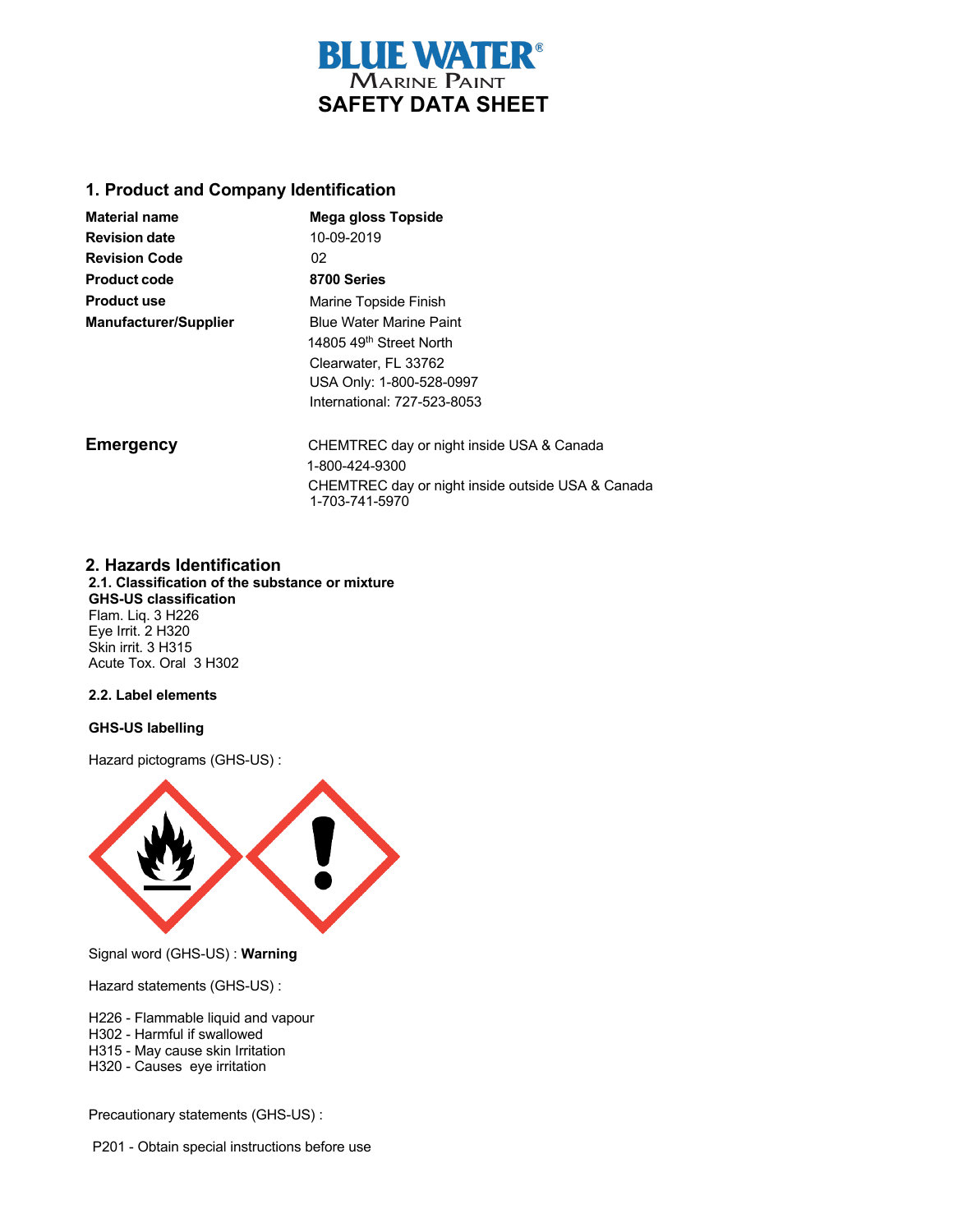P202 - Do not handle until all safety precautions have been read and understood P210 - Keep away from heat, hot surfaces, open flames, sparks. - No smoking P233 - Keep container tightly closed P240 - Ground/bond container and receiving equipment P241 - Use explosion-proof ventilating equipment P242 - Use only non-sparking tools P243 - Take precautionary measures against static discharge P260 - Do not breathe dust, fume, gas, mist, spray, vapours P261 - Avoid breathing dust, fume, gas, mist, spray, vapours P264 - Wash hands, forearms and face thoroughly after handling P270 - Do not eat, drink or smoke when using this product P272 - Contaminated work clothing must not be allowed out of the workplace P273 - Avoid release to the environment P280 - Wear eye protection, protective gloves, protective clothing P301+P310 - IF SWALLOWED: Immediately call a doctor, a poison center P301+P312 - If swallowed: Call a doctor, a poison center if you feel unwell P302+P352 - If on skin: Wash with plenty of soap and water P303+P361+P353 - IF ON SKIN (or hair): Take off immediately all contaminated clothing. Rinse skin with water/shower P305+P351+P338 - IF IN EYES: Rinse cautiously with water for several minutes. Remove contact lenses, if present and easy to do. Continue rinsing P307+P311 - If exposed: Call a poison center/doctor P308+P313 - If exposed or concerned: Get medical advice/attention P314 - Get medical advice/attention if you feel unwell P321 - Specific treatment (see first aid instructions on this label) P330 - Rinse mouth P331 - Do NOT induce vomiting P333+P313 - If skin irritation or rash occurs: Get medical advice/attention P337+P313 - If eye irritation persists: Get medical advice/attention P362+P364 - Take off contaminated clothing and wash it before reuse P370+P378 - In case of fire: Use alcohol resistant foam, sand, carbon dioxide (CO2) to extinguish P391 - Collect spillage P403+P235 - Store in a well-ventilated place. Keep cool P405 - Store locked up P501 - Dispose of contents/container to a licensed hazardous-waste disposal contractor or

collection site except for empty clean containers which can be disposed of as non-hazardous waste

### **3. Composition / Information on Ingredients**

| <b>Components</b> | <b>CAS Number</b> | <b>Concentration</b> |
|-------------------|-------------------|----------------------|
| Aliphatic Naphtha | 64475-85-0        | $<$ 22.0%            |
| Aromatic Naphtha  | 64742-94-5        | $< 5.00\%$           |
| Titanium Dioxide  | 13463-67-7        | $>20.0\%$            |
| Calcium Carbonate | 1317-65-3         | $<$ 18.0%            |

### **4. First Aid Measures**

| Eye contact         | Immediately flush with plenty of water for at least 15 minutes. If easy to do, remove contact<br>lenses. Get medical attention. In case of irritation from airborne exposure, move to fresh air. Get<br>medical attention if symptoms persist.                                                                                                                                                                                                         |
|---------------------|--------------------------------------------------------------------------------------------------------------------------------------------------------------------------------------------------------------------------------------------------------------------------------------------------------------------------------------------------------------------------------------------------------------------------------------------------------|
| <b>Skin contact</b> | Immediately flush with plenty of water for at least 15 minutes while removing contaminated<br>clothing and shoes. Get medical attention if irritation persists. Wash contaminated clothing before<br>reuse. Destroy or thoroughly clean contaminated shoes.                                                                                                                                                                                            |
| Inhalation          | Move person to fresh air. If person is not breathing, call911 or an ambulance then give<br>artificial respiration, preferably mouth to mouth if possible. Call a poison control center or<br>doctor immediately for further treatment advice. For additional information in case of<br>emergency call toll free CHEMTREC 1-800-424-9300. Have the product container or label with<br>you when calling a poison control center or doctor for treatment. |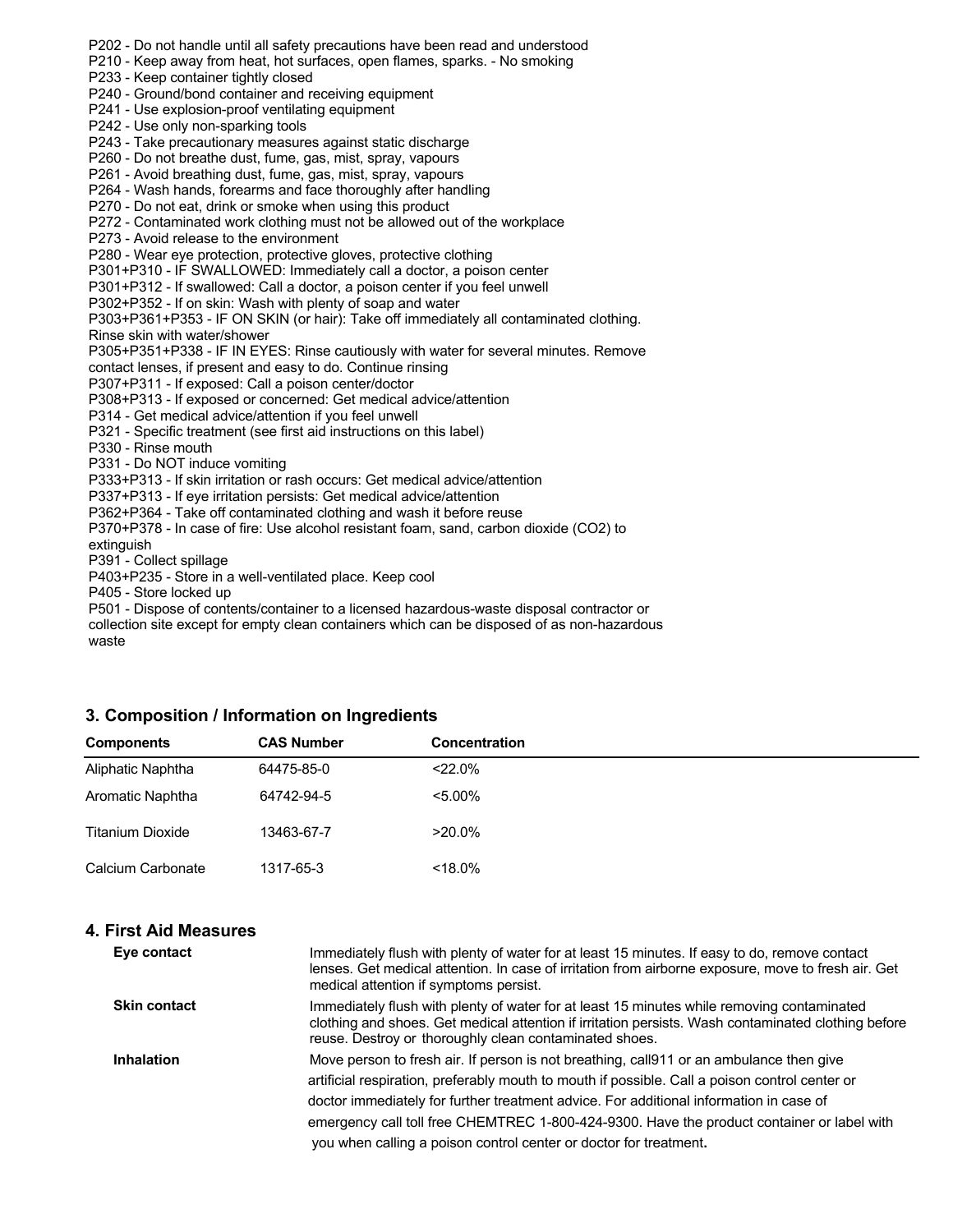**Ingestion** DO NOT INDUCE VOMITING UNLESS TO DO SO BY MEDICAL PERSONEL. Call a poison control center or doctor immediately for treatment advice. NEVER give anything by mouth to an unconscious person.

### **5. Fire Fighting Measures**

**Flammable properties** Flammable**,** Category 3, Flash Point over 100 °F.

**Extinguishing media**

**Suitable extinguishing media -** Water, water fog, foam, dry chemical, carbon dioxide

**Firefighting equipment/instructions. -** Self-contained breathing apparatus and full protective clothing

**Hazardous combustion products -** Carbon oxides.

### **6. Accidental Release Measures**

| <b>Personal precautions</b>      | Ensure adequate ventilation. Wear suitable protective clothing. See Section 8 of the MSDS for<br>Personal Protective Equipment.                                                                                          |
|----------------------------------|--------------------------------------------------------------------------------------------------------------------------------------------------------------------------------------------------------------------------|
| <b>Environmental precautions</b> | Collect using non-sparking equipment and dispose of spillage in accordance with state and local                                                                                                                          |
|                                  | regulations.                                                                                                                                                                                                             |
| <b>Methods for containment</b>   | Dike the spilled material, where this is possible. Prevent entry into waterways, sewer, basements<br>or confined areas.                                                                                                  |
| Methods for cleaning up          | Large Spills: Dike far ahead of liquid spill for later recovery and disposal. Use a non-combustible<br>material like vermiculite, sand or earth to soak up the product and place into a container for later<br>disposal. |
|                                  | Small Spills: Wipe up with absorbent material (e.g. cloth, fleece).                                                                                                                                                      |
|                                  | Never return spills to original containers for re-use. Following product recovery, flush area with<br>water. Clean surface thoroughly to remove residual contamination.                                                  |
| <b>Other information</b>         | Clean up in accordance with all applicable regulations.                                                                                                                                                                  |
| 7. Handling and Storage          |                                                                                                                                                                                                                          |
| <b>Handling</b>                  | Avoid breathing mists or vapors. Avoid contact with eyes, skin, and clothing. Use only with<br>adequate ventilation. Wash thoroughly after handling. Observe good industrial hygiene practices.                          |
| <b>Storage</b>                   | Keep container tightly closed and in a well-ventilated place. Store in closed original container at                                                                                                                      |

room temperature. Store away from incompatible materials.

### **8. Exposure Controls / Personal Protection**

# **Occupational exposure limits US. ACGIH Threshold Limit Values Components Type Value** Aliphatic Naphtha (64475-85-0) STEL 100 ppm TWA 100 ppm Aromatic Naphtha (64742-94-5) STEL 150 ppm TWA 100 ppm Titanium Dioxide (13463-67-7)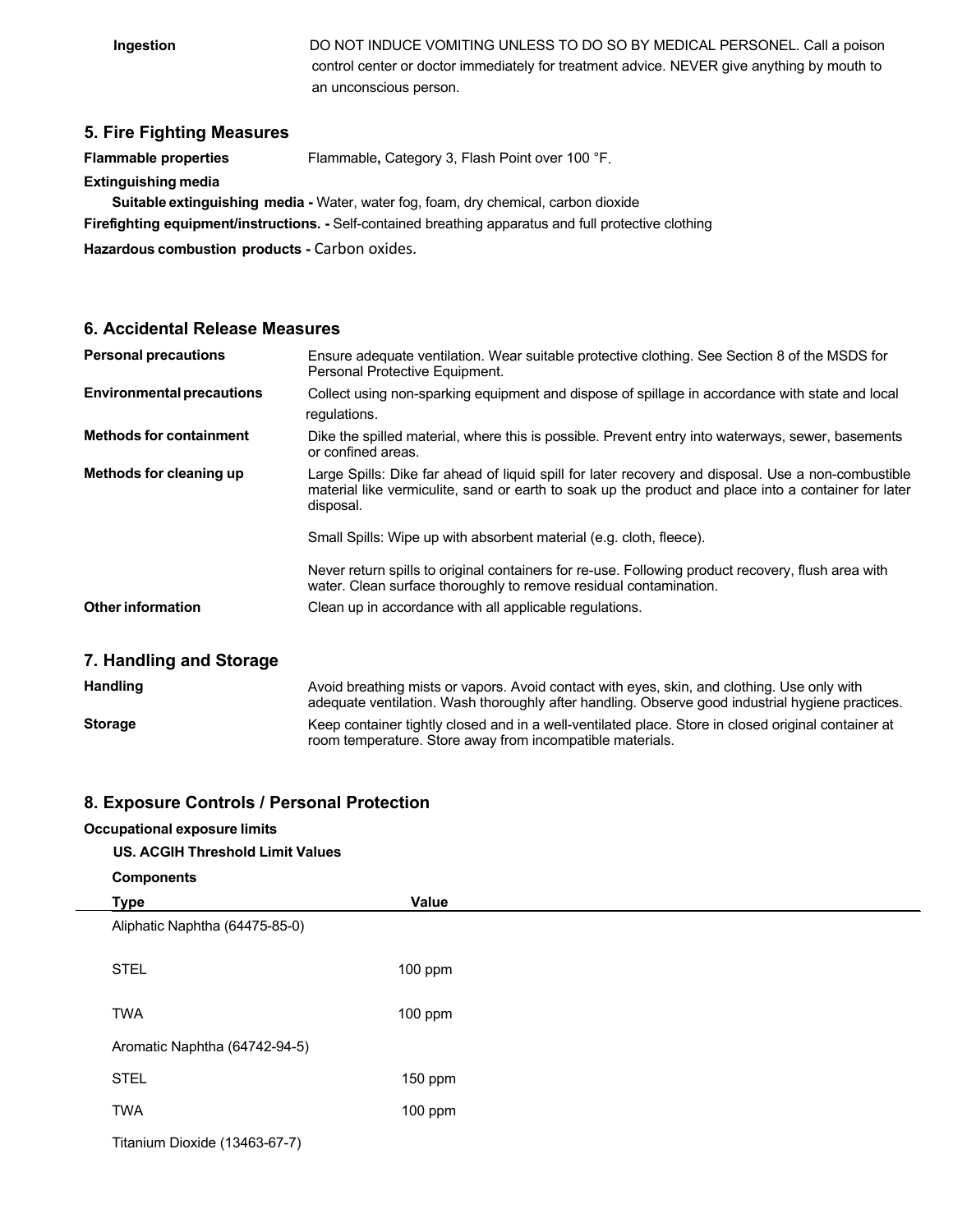| <b>STEL</b>                                                       | Not Available |        |  |
|-------------------------------------------------------------------|---------------|--------|--|
| <b>TWA</b>                                                        | 10 mg/M3      |        |  |
| Calcium Carbonate (1317-65-3)                                     |               |        |  |
| <b>STEL</b>                                                       | Not Available |        |  |
| <b>TWA</b>                                                        | 10 mg/m3      |        |  |
|                                                                   |               |        |  |
| US. OSHA Table Z-1 Limits for Air Contaminants (29 CFR 1910.1000) |               |        |  |
|                                                                   |               |        |  |
| <b>Components</b>                                                 |               |        |  |
| <b>Type</b>                                                       |               |        |  |
| Value                                                             |               |        |  |
| Aliphatic Naphtha                                                 | PEL           | 100ppm |  |
| Aromatic Naphtha                                                  | <b>PEL</b>    | 25 ppm |  |

| <b>Engineering controls</b>   | Ensure adequate ventilation, especially in confined areas.                                                                                                                                                                                                                                                                                                                                                          |
|-------------------------------|---------------------------------------------------------------------------------------------------------------------------------------------------------------------------------------------------------------------------------------------------------------------------------------------------------------------------------------------------------------------------------------------------------------------|
| Personal protective equipment |                                                                                                                                                                                                                                                                                                                                                                                                                     |
| Eye / face protection         | Wear safety glasses with side shields (or goggles). Wear a full-face respirator, if needed.                                                                                                                                                                                                                                                                                                                         |
| <b>Skin protection</b>        | Wear chemical-resistant gloves, footwear and protective clothing appropriate for risk of exposure.<br>Contact glove manufacturer for specific information.                                                                                                                                                                                                                                                          |
| <b>Respiratory protection</b> | If engineering controls do not maintain airborne concentrations below recommended exposure<br>limits (where applicable) or to an acceptable level (in countries where exposure limits have not<br>been established), an approved respirator must be worn. Respirator type: Air-purifying respirator<br>with an appropriate, government approved (where applicable), air-purifying filter, cartridge or<br>canister. |
|                               |                                                                                                                                                                                                                                                                                                                                                                                                                     |

Calcium Carbonate **PEL** PEL 10 mg/m3

**General hygiene considerations**

Always observe good personal hygiene measures, such as washing after handling the material and before eating, drinking, and/or smoking. Routinely wash work clothing and protective equipment to remove contaminants.

### **9. Physical & Chemical Properties**

| Appearance                       | Liquid.                                                                                  |
|----------------------------------|------------------------------------------------------------------------------------------|
| Color                            | Super White, Semi-Gloss White, Black, Medium Gray, Bright Red, Royal Blue, Emerald Green |
| Odor                             | Pleasant.                                                                                |
| Odor threshold                   | Not available.                                                                           |
| <b>Physical state</b>            | Liguid.                                                                                  |
| <b>Form</b>                      | Liquid.                                                                                  |
| рH                               | Not Applicable                                                                           |
| <b>Melting point</b>             | Not Applicable.                                                                          |
| <b>Freezing point</b>            | Not Applicable.                                                                          |
| <b>Boiling point</b>             | 235 °F                                                                                   |
| Flash point                      | $100^{\circ}$ F (37.8 $^{\circ}$ C) All Colors                                           |
| <b>Evaporation rate</b>          | Faster than water.                                                                       |
| Flammability limite in air unner |                                                                                          |

**Flammability limits in air, upper,**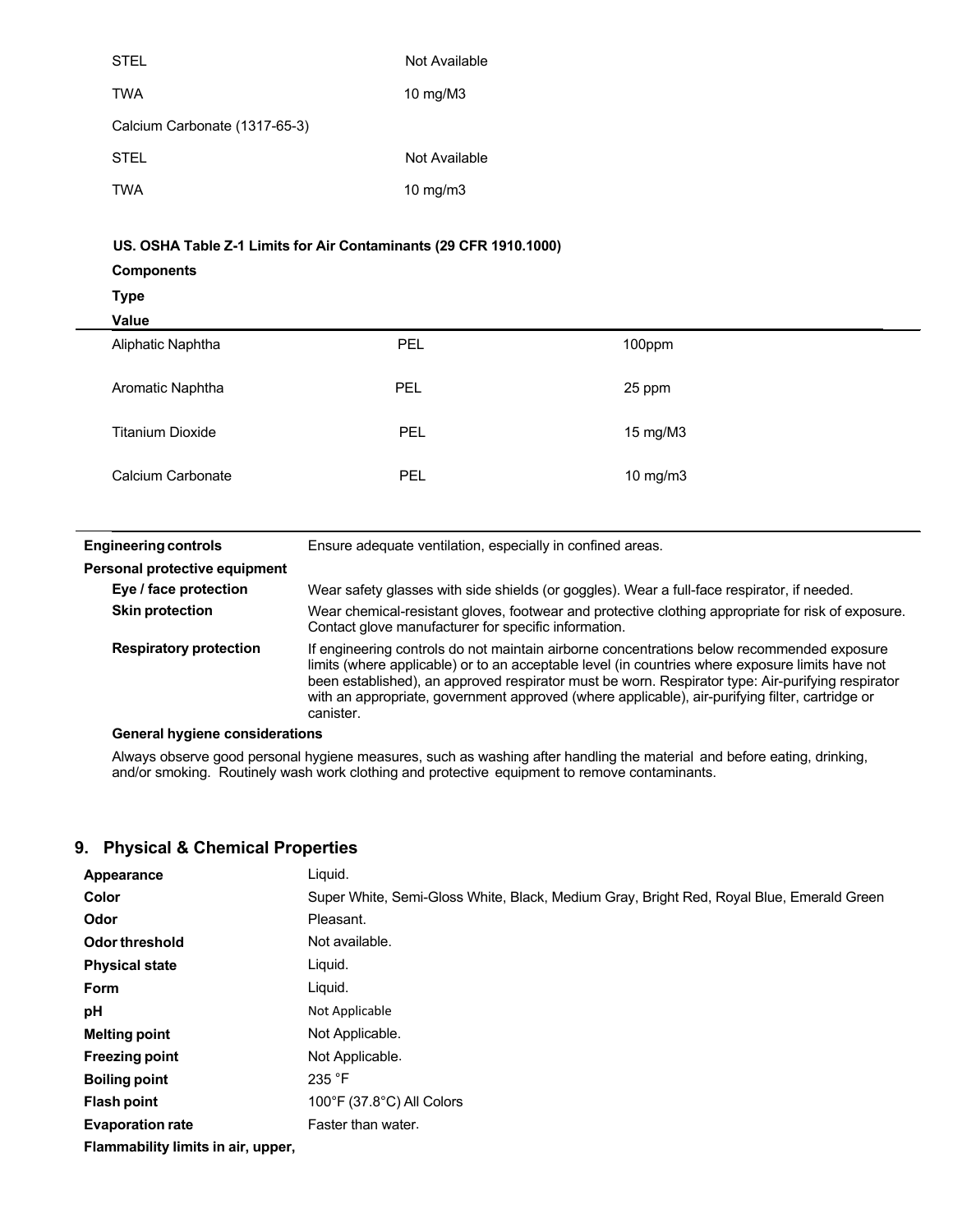| % by volume                                                |                  |
|------------------------------------------------------------|------------------|
| Flammability limits in air, lower,                         | 1.1 % by volume  |
| <b>Vapor Pressure</b>                                      | Unknown          |
| <b>Vapor density</b>                                       | Heavier than air |
| <b>Specific gravity</b>                                    | $1.30 - 1.36$    |
| Solubility (water)                                         | Not Soluble.     |
| Partition coefficient (n-octanol/water) No data available. |                  |
| <b>Auto-ignition temperature</b>                           | Not available.   |
| <b>Decomposition temperature</b>                           | Not available.   |

# **10. Chemical Stability & Reactivity Information**

| <b>Chemical stability</b>                                                          | Material is stable under normal conditions. |
|------------------------------------------------------------------------------------|---------------------------------------------|
| <b>Conditions to avoid</b>                                                         | Contact with flames and high heat.          |
| Incompatible materials                                                             | Water, strong acids and alkalis.            |
| Hazardous decomposition products Carbon Oxides                                     |                                             |
| <b>Possibility of hazardous reactions - Hazardous decomposition will not occur</b> |                                             |

# **11. Toxicological Information**

| <b>Toxicological data</b>                    |                                                                                   |                                                                                                        |  |
|----------------------------------------------|-----------------------------------------------------------------------------------|--------------------------------------------------------------------------------------------------------|--|
| Component                                    | Test                                                                              | <b>Results</b>                                                                                         |  |
| Aliphatic Naphtha                            | <b>Acute Data</b>                                                                 | Not Available                                                                                          |  |
| <b>Titanium Dioxide</b>                      | <b>Acute Data</b>                                                                 | Not Available                                                                                          |  |
| Aromatic Naphtha                             | <b>Acute Dermal</b>                                                               | LD50 > 3100 mg/Kg                                                                                      |  |
|                                              | <b>Acute Oral</b>                                                                 | LD50 >2900 mg/Kg                                                                                       |  |
| Calcium Carbonate                            | Acute Oral                                                                        | LD50 6450 mg/Kg                                                                                        |  |
| <b>Acute effects</b><br><b>Local effects</b> |                                                                                   | Causes skin and eye irritation. Mist or vapor irritating to eyes and respiratory and digestive tracts. |  |
|                                              | US ACGIH Threshold Limit Values: Skin designation - Can be absorbed through skin. |                                                                                                        |  |
| <b>Sensitization</b>                         |                                                                                   | This material has a low potential to cause allergic skin reactions.                                    |  |
| Carcinogenicity                              |                                                                                   | This product is not considered to be a carcinogen by IARC, ACGIH, NTP, or OSHA.                        |  |

## **12. Ecological Information**

**Ecotoxicological data**

## **Components Test Results**

Titanium Dioxide - No data available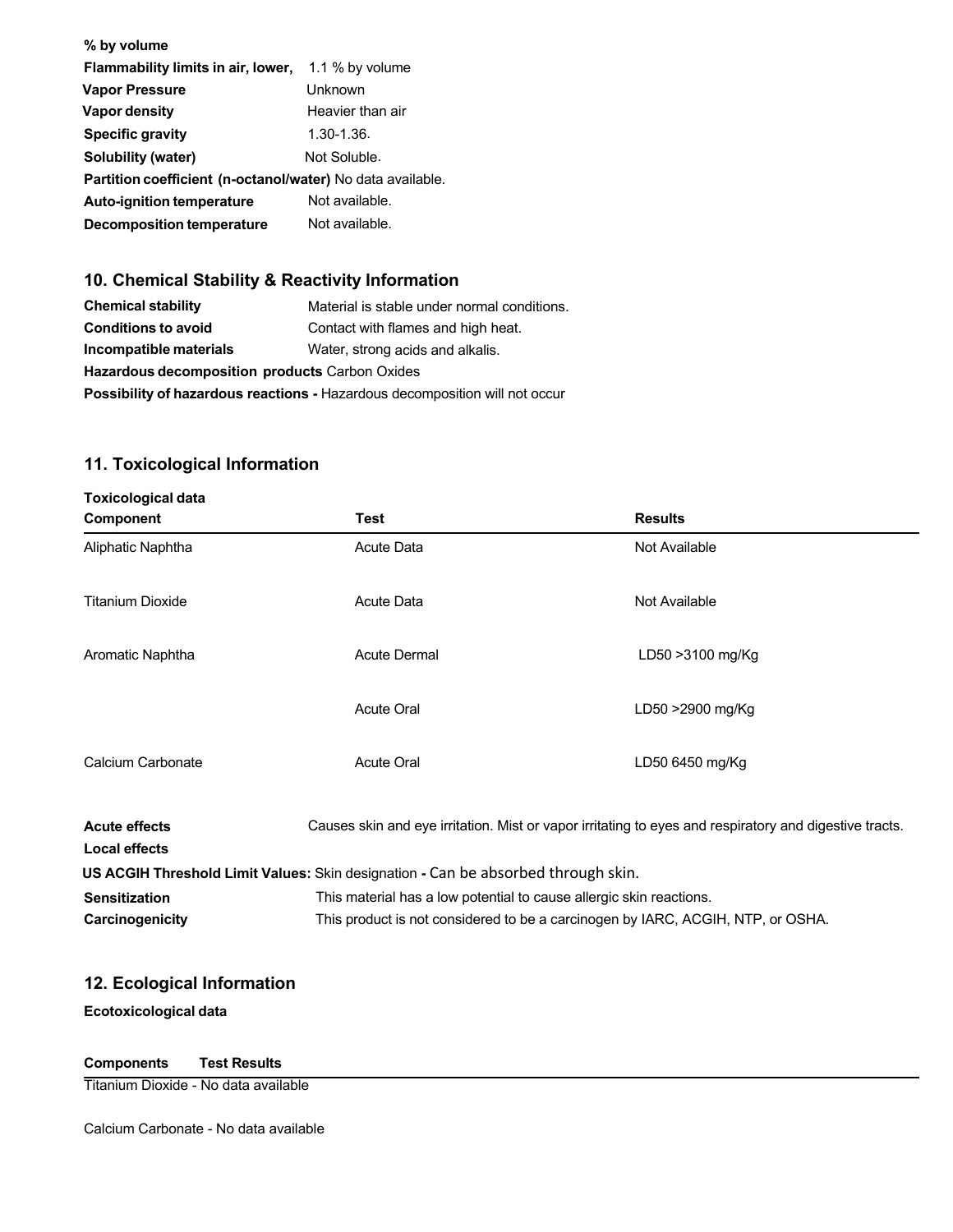**Ecotoxicity -** Not harmful to aquatic organisms. **Persistence and degradability -** Unknown **Bioaccumulation / Accumulation** - Unknown **Partition coefficient (n-octanol/water) -** Unknown **Mobility in environmental media -** No ecotoxicity known or available

### **13. Disposal Considerations**

| <b>Disposal instructions</b> | Dispose of contents/container in accordance with local/regional/national/international regulations.    |
|------------------------------|--------------------------------------------------------------------------------------------------------|
| Contaminated packaging       | Since emptied containers may retain product residue, follow label warnings and disposal<br>procedures. |

### **14. Transport Information**

| <b>UN Proper Shipping Name - PAINT</b>                                     |
|----------------------------------------------------------------------------|
| <b>Transport Hazard Classes \</b>                                          |
| <b>DOT (Domestic Surface Transportation - Proper Shipping Name - PAINT</b> |
| <b>Product can be shipped ORM-D Consumer Commodity</b>                     |
| <b>DOT Hazard Class - 3</b>                                                |
| UN/NA Number - UN1263                                                      |
| <b>UN Packing Group - III</b>                                              |
| <b>IMO/IMDG (Ocean Transportation)</b>                                     |
| <b>IMDG Shipping Name - PAINT</b>                                          |
| <b>IMDG Hazard Class - 3, Sub Class - 3</b>                                |
| <b>IMDG Packing Group - III, System Reference Code - 1</b>                 |
| <b>Environmental Hazards</b>                                               |
| <b>IMDG - Marine Pollutant - No</b>                                        |
| <b>Special Precautions for User - Not Regulated</b>                        |
| Transport in bulk according to Annex II of MARPOL 7378 and the IBC Code    |
|                                                                            |

 **Not Applicable**

### **15. Regulatory Information**

| US federal regulations | This product is hazardous according to OSHA 29 CFR 1910.1200.<br>All components are on the U.S. EPA TSCA Inventory List |
|------------------------|-------------------------------------------------------------------------------------------------------------------------|
|                        |                                                                                                                         |

**Drug Enforcement Administration (DEA) (21 CFR 1308.11-15) -** Not controlled

**State regulations** This product does not contain any chemical known to the State of California to cause cancer, birth defects or other reproductive harm.

| <b>16. Other Information</b> |                                                   |
|------------------------------|---------------------------------------------------|
| HMIS <sup>®</sup> ratings    | Health: 1<br>Flammability 2<br>Physical hazard: 1 |
| <b>NFPA ratings</b>          | Health: 1<br>Flammability: 2<br>Instability: 1    |
| <b>Disclaimer</b>            | The information contained                         |

d herein is based on data considered accurate. However, no warranty is expressed or implied regarding the accuracy of these data or the results to be obtained from the use